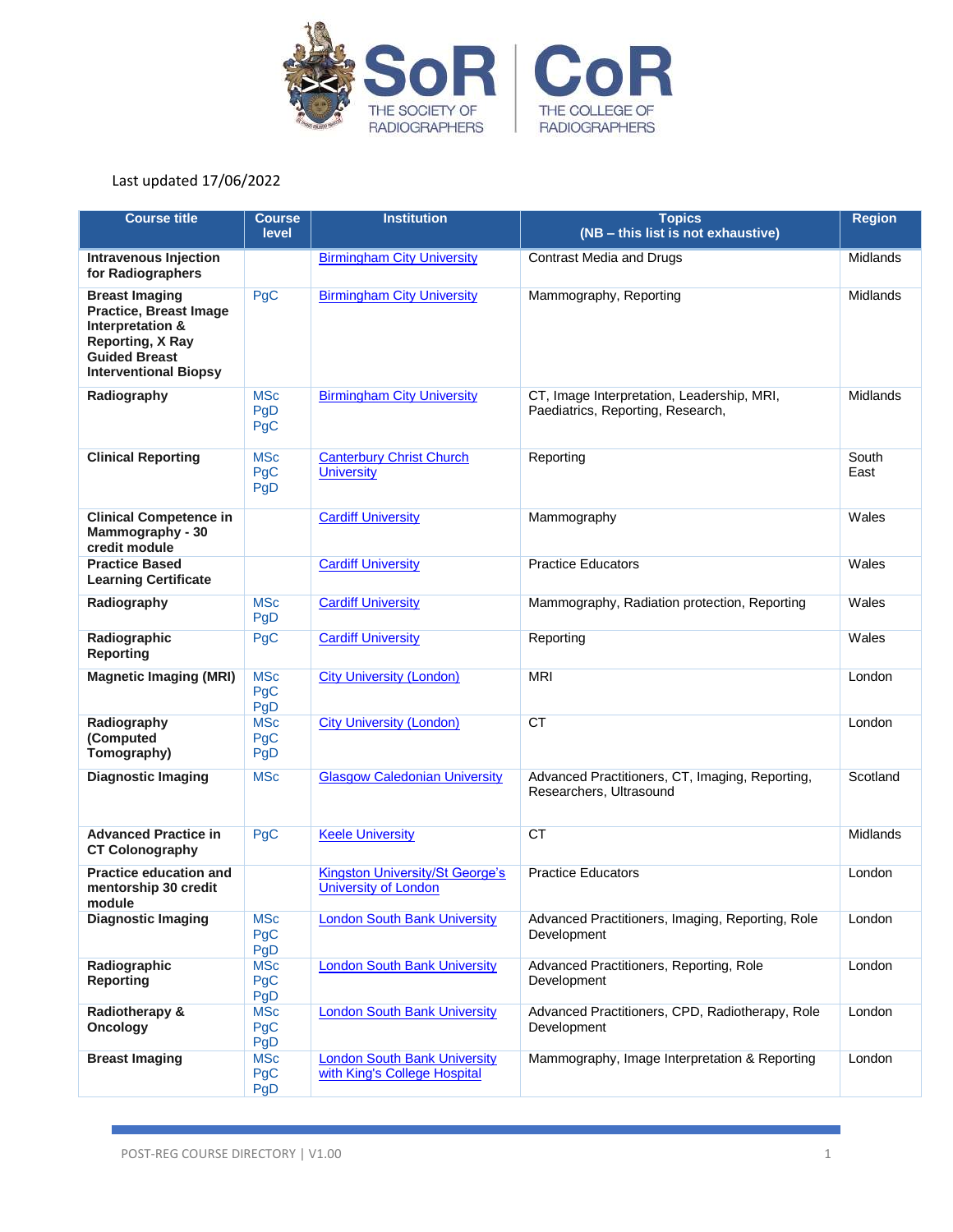

| <b>Medical Imaging</b>                                                                                                          | <b>MSc</b>                      | <b>Queen Margaret University</b><br>(Edinburgh) | CT, MRI, Reporting                                                                               | <b>Scotland</b>               |
|---------------------------------------------------------------------------------------------------------------------------------|---------------------------------|-------------------------------------------------|--------------------------------------------------------------------------------------------------|-------------------------------|
| Mammography                                                                                                                     | <b>MSc</b><br>PgC<br>PgD        | <b>Queen Margaret University</b><br>(Edinburgh) | Mammography, Stereotactic                                                                        | Scotland                      |
| <b>Certificate of</b><br>Competence in<br><b>Intravenous</b><br><b>Administration for</b><br>Radiographers                      |                                 | <b>Robert Gordon University</b>                 | <b>Contrast Media and Drugs</b>                                                                  | Scotland                      |
| <b>Diagnostic Image</b><br><b>Reporting</b>                                                                                     | PgC                             | <b>Robert Gordon University</b>                 | Reporting                                                                                        | Scotland                      |
| <b>Enhanced Diagnostic</b><br><b>Imaging Practice</b>                                                                           | <b>MSc</b><br>PgC<br>PgD        | <b>Sheffield Hallam University</b>              | Educators, Image Interpretation, Imaging,<br>Researchers                                         | Yorkshire<br>& North<br>Trent |
| Learning and teaching<br>for practice - module                                                                                  |                                 | <b>Sheffield Hallam University</b>              | Advanced Practitioners, Practice Educators                                                       | Yorkshire<br>& North<br>Trent |
| <b>Advanced Clinical</b><br><b>Practice Image</b><br>Interpretation                                                             | <b>MSc</b><br>PgC<br><b>PgD</b> | <b>Sheffield Hallam University</b>              | Advanced Practitioners, Imaging, Reporting,<br>Researchers, Service Development                  | Yorkshire<br>& North<br>Trent |
| <b>Advanced Clinical</b><br><b>Practitioner</b><br>(Radiographic<br><b>Reporting)</b>                                           | <b>MSc</b>                      | <b>University of Bradford</b>                   | Advanced Practitioners, Reporting                                                                | Yorkshire<br>& North<br>Trent |
| <b>Medical Imaging</b>                                                                                                          | <b>MSc</b><br>PgC<br>PgD        | <b>University of Bradford</b>                   | CT, MRI, Reporting                                                                               | Yorkshire<br>& North<br>Trent |
| <b>Medical Imaging:</b><br><b>International</b>                                                                                 | <b>MSc</b>                      | <b>University of Bradford</b>                   | CT, MRI, Reporting                                                                               | Yorkshire<br>& North<br>Trent |
| <b>Medical Imaging</b><br>(Computed<br>Tomography)                                                                              | <b>PgC</b>                      | <b>University of Bradford</b>                   | CT, Reporting                                                                                    | Yorkshire<br>& North<br>Trent |
| <b>University of Bradford -</b><br><b>MSc Medical Imaging,</b><br><b>MSc Advanced Clinical</b><br><b>Practice (Radiography)</b> | <b>MSc</b><br>PgD<br>PgC        | <b>University of Bradford</b>                   | Advanced Practitioners, Enhanced Practitioners,<br>Advanced Clinical Practice, Reporting Pathway |                               |
| <b>Medical Imaging (MR)</b>                                                                                                     | <b>MSc</b><br>PgC<br>PgD        | <b>University of Cumbria</b>                    | MRI, Research                                                                                    | Northern                      |
| <b>Image Reporting</b>                                                                                                          | PgC                             | <b>University of Derby</b>                      | Advanced Practitioners, Reporting, Role<br>Development                                           | Midlands                      |
| <b>DXA Reporting for</b><br><b>Clinicians module</b>                                                                            |                                 | <b>University of Derby</b>                      | Bone Densitometry, Reporting                                                                     | Midlands                      |
| <b>Axial Skeletal</b><br><b>Reporting module</b>                                                                                |                                 | <b>University of Exeter</b>                     | Advanced Practitioners, Reporting                                                                | South<br>West                 |
| <b>Medical Imaging:</b><br><b>Skeletal Image</b><br><b>Reporting</b>                                                            | <b>MSc</b>                      | <b>University of Exeter</b>                     | Advanced Practitioners, Reporting                                                                | South<br>West                 |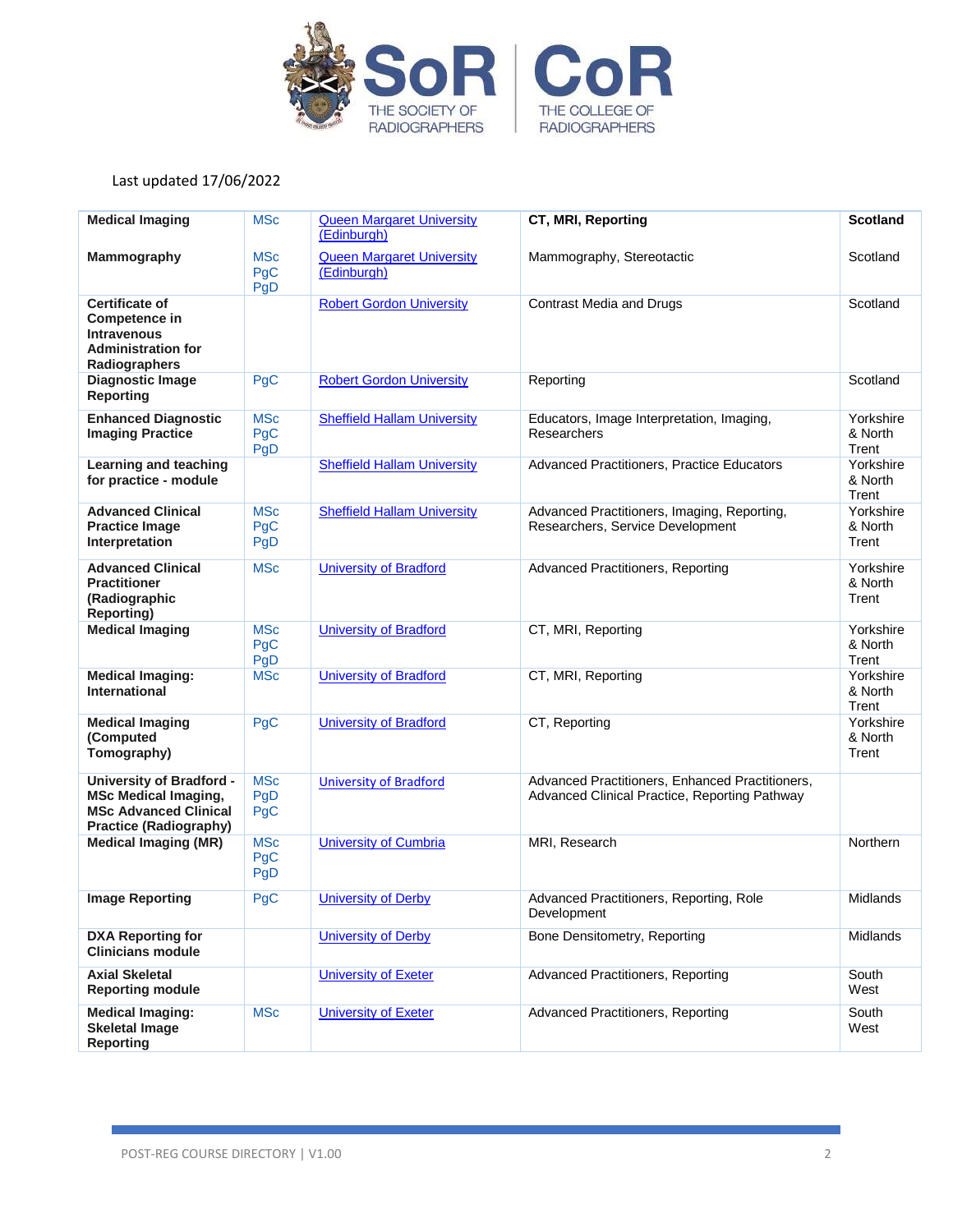

| <b>Skeletal Reporting</b><br>module                                                                                                                |                          | <b>University of Exeter</b>          | Advanced Practitioners, Reporting                                                                                                                                        | South<br>West                 |
|----------------------------------------------------------------------------------------------------------------------------------------------------|--------------------------|--------------------------------------|--------------------------------------------------------------------------------------------------------------------------------------------------------------------------|-------------------------------|
| <b>MRI Integrated Theory</b><br>and Practice module                                                                                                |                          | <b>University of Exeter</b>          | Advanced practice, clinical skills, clinical<br>development, evidence, research, advanced clinical<br>practice, physical examination, diagnostics,<br>communication, MRI | South<br>West                 |
| <b>Medical Imaging &amp;</b><br><b>Radiation Sciences -</b><br><b>Advanced</b><br>Radiotherapy and<br><b>Oncology Practice</b>                     | <b>MSc</b><br>PgC<br>PgD | <b>University of Hertfordshire</b>   | Advanced Practitioners, Dosimetry & Planning,<br>Leadership, Prescribing, Radiotherapy, Research                                                                         | Eastern                       |
| <b>Medical Imaging &amp;</b><br><b>Radiation Sciences -</b><br><b>Advanced Medical</b><br>Imaging                                                  | <b>MSc</b><br>PgC<br>PgD | University of Hertfordshire          | Advanced Practitioners, CT, Imaging, Leadership,<br>MRI, Prescribing, Principles of Reporting, Research                                                                  | Eastern                       |
| <b>Diagnostic Imaging</b>                                                                                                                          | <b>MSc</b><br>PgC<br>PgD | <b>University of Leeds</b>           | Advanced Practitioners, Breast, Interventional,<br>Mammography, Stereotactic, Ultrasound                                                                                 | Yorkshire<br>& North<br>Trent |
| <b>University of Plymouth</b><br>- Course of study for<br>the certification of<br>competence in<br>administering<br>Intravenous (IV)<br>injections |                          | <b>University of Plymouth</b>        | <b>Contrast Media and Drugs</b>                                                                                                                                          | South<br>West                 |
| <b>Nuclear Medicine</b><br>Imaging                                                                                                                 | <b>MSc</b><br>PgD        | <b>University of Salford</b>         | <b>Nuclear Medicine</b>                                                                                                                                                  | <b>North</b><br>West          |
| <b>Advanced Medical</b><br>Imaging                                                                                                                 | <b>MSc</b><br>PgC<br>PgD | <b>University of Salford</b>         | Advanced Practitioners, Mammography, Reporting,<br>Ultrasound                                                                                                            | <b>North</b><br>West          |
| <b>PgC Radiographic</b><br><b>Reporting of the Chest</b><br>and Abdomen                                                                            | PgC                      | <b>University of Suffolk</b>         | Advanced Practitioners, Reporting                                                                                                                                        | Eastern                       |
| <b>PgC Computed</b><br>Tomography                                                                                                                  | <b>PgC</b>               | <b>University of Suffolk</b>         | Advanced Practitioners, CT                                                                                                                                               | Eastern                       |
| <b>PgC Magnetic</b><br><b>Resonance Imaging</b>                                                                                                    | PgC                      | <b>University of Suffolk</b>         | Advanced Practitioners, MRI                                                                                                                                              | Eastern                       |
| <b>PgC Paediatric Imaging</b>                                                                                                                      | PgC                      | <b>University of Suffolk</b>         | Advanced Practitioners, Paediatrics                                                                                                                                      | Eastern                       |
| <b>Advanced Practice and</b><br><b>Reporting in Computed</b><br>Tomography<br><b>Colonography (CTC)</b>                                            | PgC                      | <b>University of Suffolk</b>         | Advanced Practitioners, CT, Reporting                                                                                                                                    | Eastern                       |
| <b>Professional Practice:</b><br><b>Advanced Radiography</b><br><b>Practice</b>                                                                    | <b>MSc</b><br>PgD        | <b>University of Suffolk</b>         | Advanced Practitioners, Research, Leading<br>integrated Service Innovation                                                                                               | Eastern                       |
| Anatomy and<br><b>Pathology in Cross</b><br><b>Sectional Imaging</b><br>module                                                                     |                          | University of the West of<br>England | <b>Advanced Practitioners</b>                                                                                                                                            | South<br>West                 |

ż